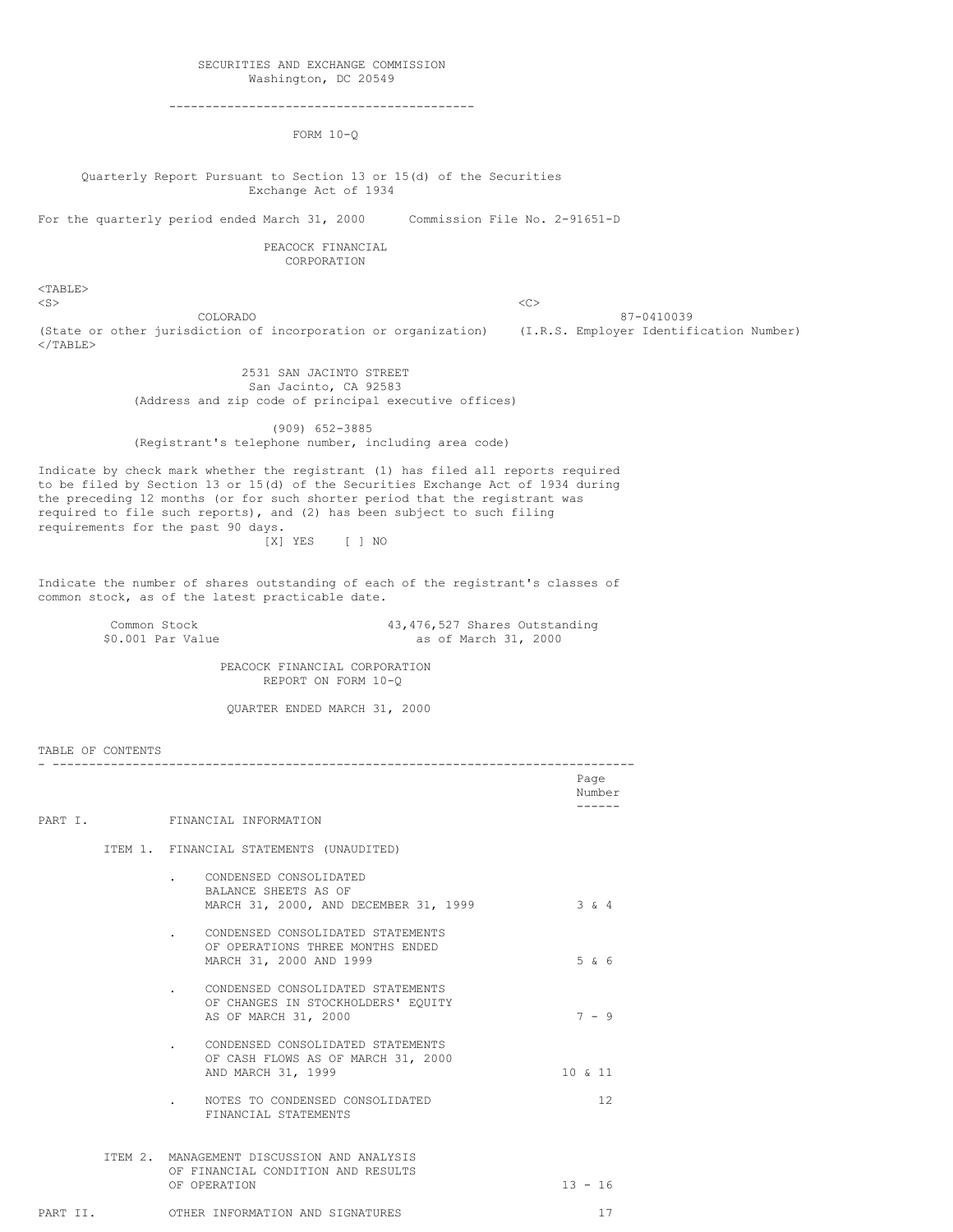# PEACOCK FINANCIAL CORPORATION AND SUBSIDIARIES Consolidated Balance Sheets

|                                                                                                                                                                                             | ASSETS                                                                |                                                                         |
|---------------------------------------------------------------------------------------------------------------------------------------------------------------------------------------------|-----------------------------------------------------------------------|-------------------------------------------------------------------------|
|                                                                                                                                                                                             |                                                                       | March 31, December 31,                                                  |
|                                                                                                                                                                                             | 2000<br>____________                                                  | 1999<br>----------                                                      |
| <b>CURRENT ASSETS</b>                                                                                                                                                                       | (Unaudited)                                                           |                                                                         |
| Cash and cash equivalents<br>Due from related party<br>Developer fees receivable<br>Interest receivable<br>Credit line receivable<br>Notes receivable - related parties<br>Notes receivable | 259,568<br>30,938<br>26,928<br>5,040<br>324,788<br>166,272<br>466,088 | 190,581<br>37,696<br>46,828<br>8,102<br>91,007<br>102,800<br>---------- |
| Total Current Assets                                                                                                                                                                        | 1,279,622                                                             | 477,014                                                                 |
| FIXED ASSETS                                                                                                                                                                                | 104,173                                                               | 5,962                                                                   |
| OTHER ASSETS                                                                                                                                                                                |                                                                       |                                                                         |
| Development costs<br>Investments in limited partnerships                                                                                                                                    | 1,216,036<br>1,131,945                                                | 1,216,036<br>1,131,945                                                  |

| TOTAL ASSETS                   | \$5.603.753 | \$3.579.341 |
|--------------------------------|-------------|-------------|
|                                |             |             |
| Total Other Assets             | 4.219.958   | 3,096,365   |
|                                |             |             |
| Other assets                   | 287,555     | 6,151       |
| Other investments              | 1.584.422   | 742,233     |
| INVOUCHICU IN IIMICU PUICHUIDU | 1117777     | 111011JIJ   |

# The accompanying notes are an integral part of these consolidated financial statements.

3

PEACOCK FINANCIAL CORPORATION AND SUBSIDIARIES Consolidated Balance Sheets (Continued)

LIABILITIES AND STOCKHOLDERS' EQUITY ------------------------------------

 $<$ TABLE> <CAPTION>

|                                                                                                                     |                                | March 31, December 31,                                                          |  |
|---------------------------------------------------------------------------------------------------------------------|--------------------------------|---------------------------------------------------------------------------------|--|
|                                                                                                                     |                                | 2000 1999                                                                       |  |
|                                                                                                                     | (Unaudited)                    |                                                                                 |  |
| $<$ S><br>CURRENT LIABILITIES                                                                                       | $\langle$ C> $\longrightarrow$ | <<                                                                              |  |
| Accounts payable<br>Other current liabilities<br>Notes payable - current portion<br>Notes payable - related parties |                                | $$288,192$ $$159,272$<br>23, 264 174, 668<br>390, 111 623, 204<br>12,198 25,398 |  |
| Total Current Liabilities                                                                                           |                                | 713,765 982,542                                                                 |  |
| LONG-TERM DEBT                                                                                                      |                                |                                                                                 |  |
| Notes payable - long term                                                                                           |                                | 500,000 500,000                                                                 |  |
| Total Liabilities                                                                                                   | -----------                    | 1, 213, 765 1, 482, 542<br>----------                                           |  |
|                                                                                                                     |                                |                                                                                 |  |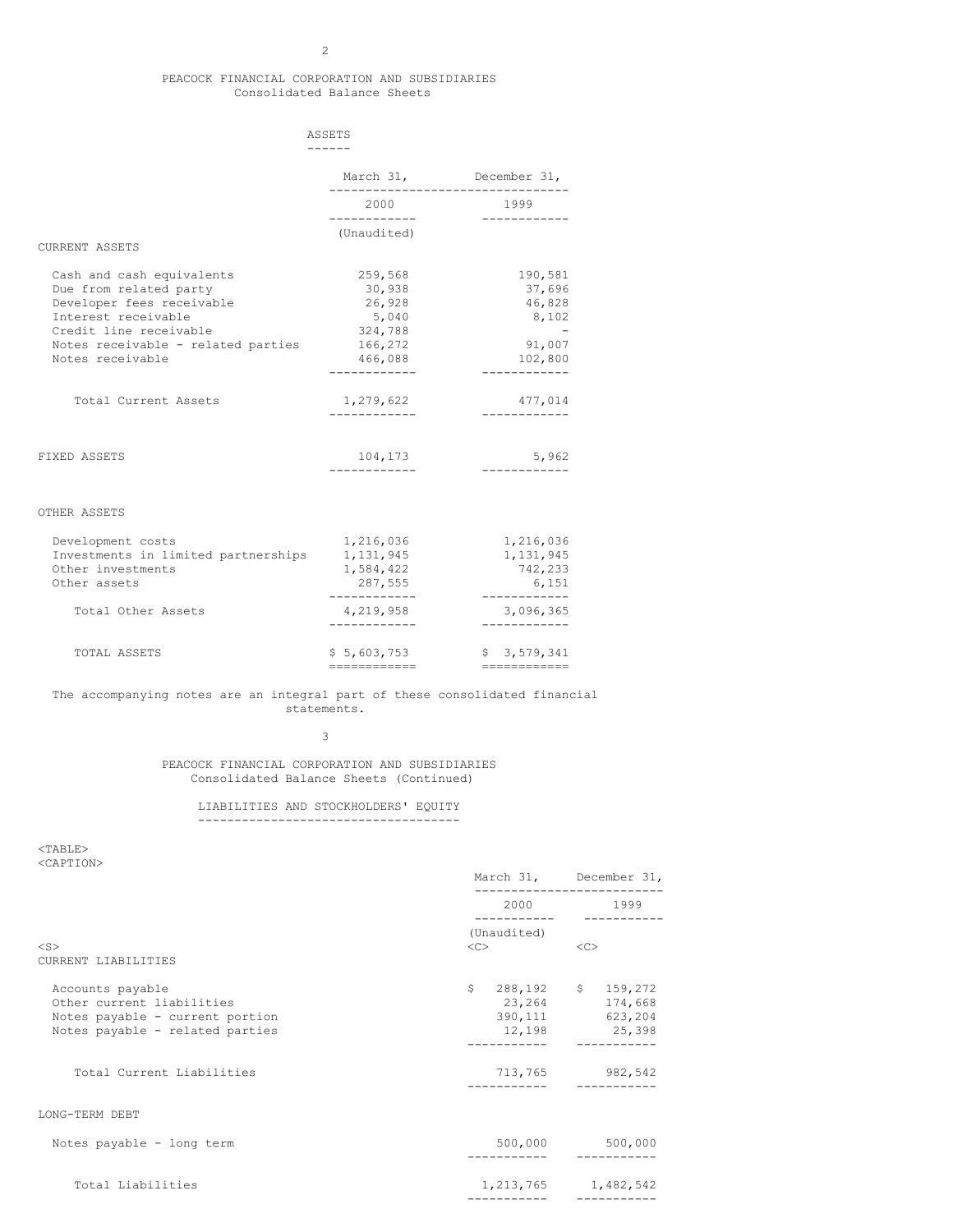## COMMITMENTS AND CONTINGENCIES

### STOCKHOLDERS' EQUITY

| Preferred stock: 10,000,000 shares authorized at \$0.01<br>par value; 666,300 and 670,300 shares issued and |               |             |
|-------------------------------------------------------------------------------------------------------------|---------------|-------------|
| outstanding, respectively                                                                                   | 6,663         | 6,703       |
| Common stock: 250,000,000 shares authorized at<br>\$0.001 par value; 43,476,527 and 37,810,508 shares       |               |             |
| issued and outstanding, respectively                                                                        | 43,477        | 37,810      |
| Additional paid-in capital                                                                                  | 7,610,113     | 5,457,569   |
| Subscriptions receivable                                                                                    | (143, 056)    | (327, 055)  |
| Treasury stock                                                                                              | (1, 610)      |             |
| Accumulated deficit                                                                                         | (3, 125, 599) | (3,078,228) |
|                                                                                                             |               |             |
| Total Stockholders' Equity                                                                                  | 4,489,988     | 2,096,799   |
| TOTAL LIABILITIES AND STOCKHOLDERS' EOUITY                                                                  | \$5,603,753   | \$3,579,341 |
|                                                                                                             |               |             |

# $<$ /TABLE>

### The accompanying notes are an integral part of these consolidated financial statements.

4

# PEACOCK FINANCIAL CORPORATION AND SUBSIDIARIES Consolidated Statements of Operations (Unaudited)

|                                                                                                                                                        | March 31, March 31,<br>2000<br>--------- | 1999<br>---------                                    |
|--------------------------------------------------------------------------------------------------------------------------------------------------------|------------------------------------------|------------------------------------------------------|
| REVENUES                                                                                                                                               |                                          |                                                      |
| Property management and administration income $$1,315$ $$593$<br>Investment banking income $$500,000$ $$200,000$<br>Gain on investment<br>Other income | 166,216<br>7,328<br>----------           | $  \,$<br>9,086<br>$- - - - - - -$                   |
| Total Revenues                                                                                                                                         | ----------                               | 674,859 200,593<br>--------                          |
| EXPENSES                                                                                                                                               |                                          |                                                      |
| General and administrative<br>Depreciation and amortization                                                                                            | _________                                | 698,470 165,775<br>7,674 2,561<br>$- - - - - - - -$  |
| Total Expenses                                                                                                                                         | ----------                               | 706,144 168,336<br>---------                         |
| INCOME/(LOSS) FROM CONTINUING OPERATIONS                                                                                                               | ----------                               | $(31, 285)$ 32, 257                                  |
| OTHER INCOME/ (EXPENSES)                                                                                                                               |                                          |                                                      |
| Interest income<br>Interest expense                                                                                                                    | ----------                               | 2,244 70,000<br>$(17, 530)$ $(37, 027)$<br>--------- |
| Total Other Expenses                                                                                                                                   |                                          | $(15, 286)$ 32, 173                                  |
| INCOME/(LOSS) BEFORE INCOME TAXES                                                                                                                      |                                          | $(46, 571)$ 64,430                                   |
| INCOME TAXES                                                                                                                                           | (800)<br>---------                       | ---------                                            |
| NET INCOME (LOSS)                                                                                                                                      |                                          | $$ (47, 371)$ $$ 64, 430$                            |

The accompanying notes are an integral part of these consolidated financial statements.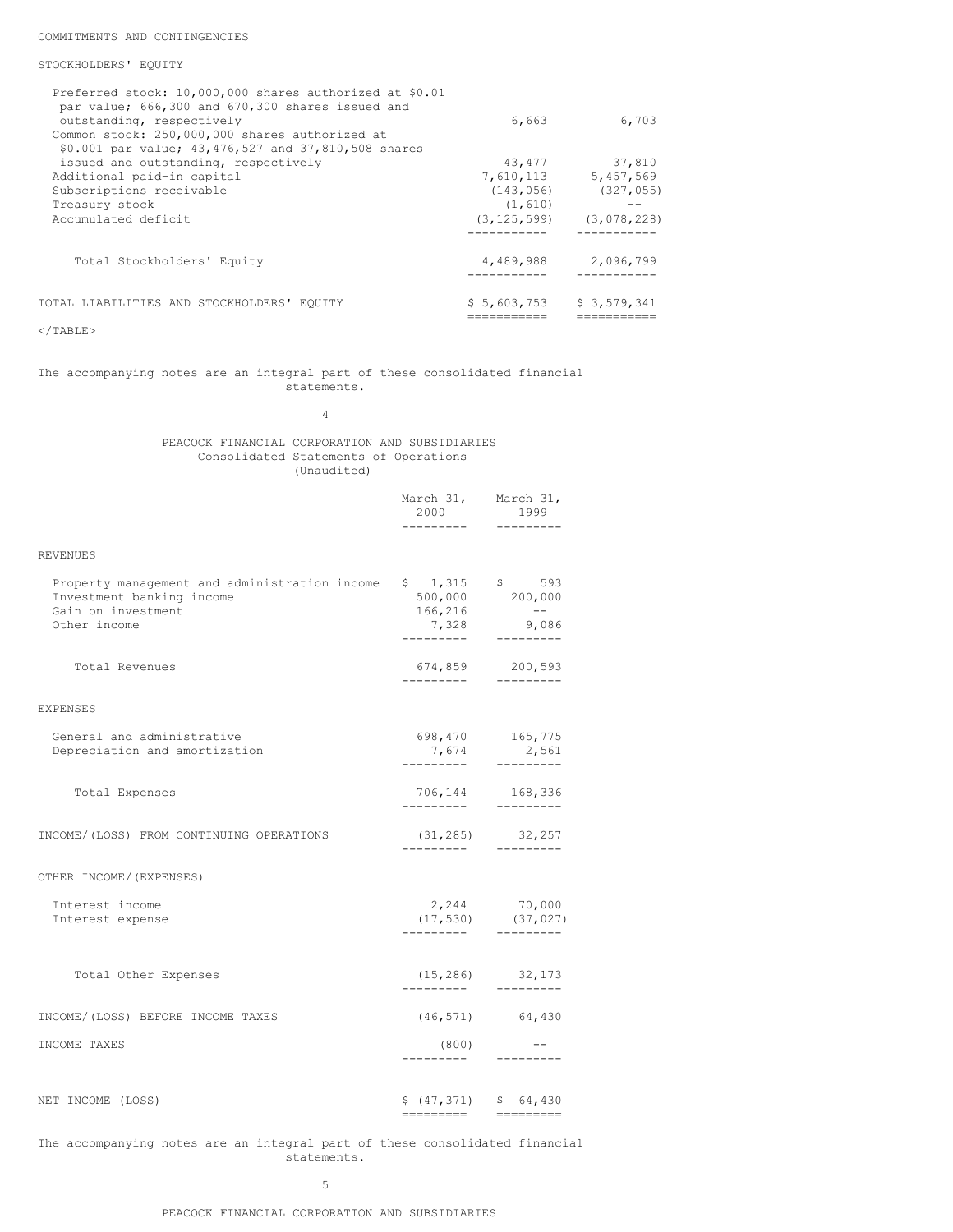# Consolidated Statements of Operations (Continued) (Unaudited)

|                                                         | March 31,<br>2000 | March 31,<br>1999 |
|---------------------------------------------------------|-------------------|-------------------|
| EARNINGS (LOSS) PER SHARE                               | (0.01)            | 0.01<br>S         |
| WEIGHTED AVERAGE NUMBER OF<br>COMMON SHARES OUTSTANDING | 40,721,916        | 25,896,706        |

The accompanying notes are an integral part of these consolidated financial statements.

6

## PEACOCK FINANCIAL CORPORATION AND SUBSIDIARIES Consolidated Statements of Stockholders' Equity (Unaudited)

<TABLE> <CAPTION>

|                                                                                                    |            | Preferred Stock |                                                  |                     | Common Stock Additional<br>----------------------    Paid-in | Subscriptions |                 |
|----------------------------------------------------------------------------------------------------|------------|-----------------|--------------------------------------------------|---------------------|--------------------------------------------------------------|---------------|-----------------|
| Accumulated                                                                                        |            | Amount          |                                                  |                     |                                                              |               |                 |
| Deficit                                                                                            | Shares     |                 |                                                  |                     | Shares Amount Capital Receivable                             |               |                 |
| -----------<br>$<$ S $>$<br><<                                                                     | $<\infty$  | <<>             | <<>                                              | $\langle C \rangle$ | <<>                                                          | <<            |                 |
| Balance,<br>December 31, 1997<br>852,055)                                                          |            |                 | $672,300$ \$ 6,723 11,763,797 \$11,764 2,335,379 |                     |                                                              |               | $\frac{1}{2}$ ( |
| Common stock issued<br>for cash                                                                    |            |                 |                                                  | 1,609,413 1,609     | 217,456                                                      |               |                 |
| Common stock issued<br>for services                                                                |            |                 |                                                  | 3,108,040 3,108     | 599,967                                                      |               |                 |
| Common stock issued on<br>conversation of debentures                                               |            |                 |                                                  | 1,559,834 1,560     | 104,033                                                      |               |                 |
| Common stock issued for<br>investments and licensing<br>rights                                     |            |                 |                                                  | 2,420,000 2,420     | 257,580                                                      |               |                 |
| Common stock issued under<br>failed financing package                                              |            |                 | 289,286                                          | 289                 | 28,639                                                       |               |                 |
| Accrued dividends<br>Net income (loss) for the<br>year ended<br>December 31, 1998<br>(1, 533, 436) |            |                 |                                                  |                     | (23, 172)                                                    |               |                 |
| ------------                                                                                       |            |                 |                                                  |                     |                                                              |               |                 |
| Balance,<br>December 31, 1998<br>\$(2, 385, 491)                                                   |            |                 | 672,300 \$ 6,723 20,750,370 \$20,750 \$3,519,882 |                     |                                                              |               |                 |
| -----------                                                                                        | ---------- |                 |                                                  |                     |                                                              |               |                 |

 $<$ /TABLE>

The accompanying notes are an integral part of these consolidated financial statements.

> PEACOCK FINANCIAL CORPORATION AND SUBSIDIARIES Consolidated Statements of Stockholders' Equity (Continued) (Unaudited)

7

<TABLE> <CAPTION>

Preferred Stock Common Stock Additional

Deficit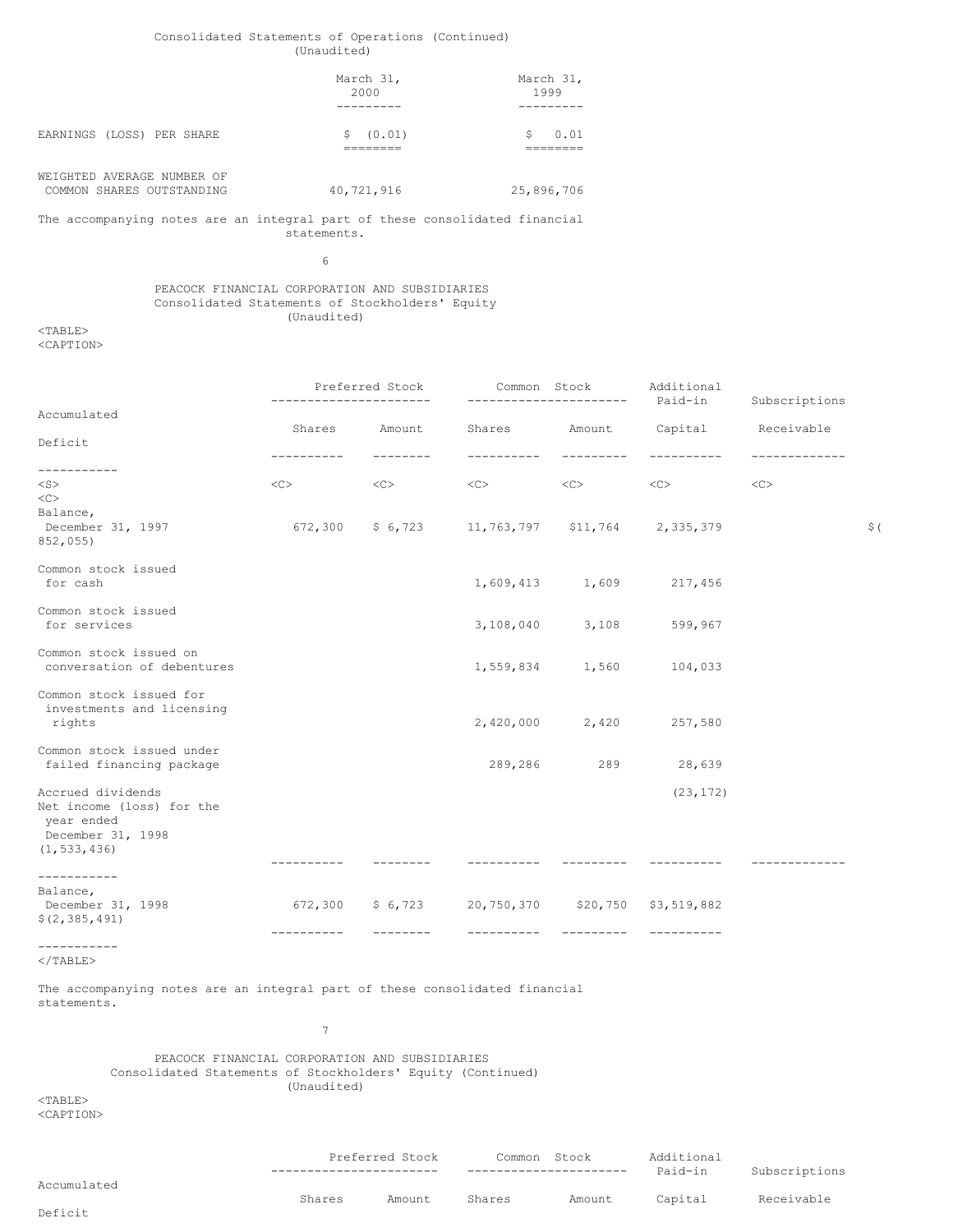|                                                                                                                             | ----------          |                    |                                         |                                         |                                                                                                             | -------------                                                |
|-----------------------------------------------------------------------------------------------------------------------------|---------------------|--------------------|-----------------------------------------|-----------------------------------------|-------------------------------------------------------------------------------------------------------------|--------------------------------------------------------------|
| -----------<br>$<$ S $>$                                                                                                    | <<                  | <<                 | $<<$ $>$                                | <<                                      | <<                                                                                                          | $<$ C>                                                       |
| <<>                                                                                                                         |                     |                    |                                         |                                         |                                                                                                             |                                                              |
| Balance,<br>December 31, 1998<br>\$(2, 385, 491)                                                                            |                     | $672,300$ \$ 6,723 |                                         | 20,750,370 \$ 20,750 \$3,519,882        |                                                                                                             |                                                              |
| Common stock<br>issued for cash                                                                                             |                     |                    |                                         |                                         | 14,008,007 \$ 14,008 1,787,118 \$ (443,500)                                                                 |                                                              |
| Common stock issued<br>for services                                                                                         |                     |                    | 759,571                                 | 760                                     | 161,040                                                                                                     |                                                              |
| Common stock issued on<br>conversion of debentures                                                                          |                     |                    | 1,070,560                               |                                         | 1,070 58,346                                                                                                |                                                              |
| Common stock issued for<br>investments and<br>licensing rights                                                              |                     |                    |                                         | 1,250,000 1,250                         | 123,750                                                                                                     |                                                              |
| Common stock issued in<br>conversion of preferred stock (2,000)                                                             |                     | (20)               | 2,000                                   | $2^{\circ}$                             | 1,998                                                                                                       |                                                              |
| Common stock canceled                                                                                                       |                     |                    | (30, 000)                               | (30)                                    | (5, 779)                                                                                                    |                                                              |
| Cash received on<br>subscriptions receivable                                                                                |                     |                    |                                         |                                         |                                                                                                             | 116,445                                                      |
| Accrued dividends                                                                                                           |                     |                    |                                         |                                         | (23, 172)                                                                                                   |                                                              |
| Dividends paid                                                                                                              |                     |                    |                                         |                                         | (165, 614)                                                                                                  |                                                              |
| Net income (loss) for<br>the year ended<br>December 31, 1999<br>(692, 737)                                                  |                     |                    |                                         |                                         |                                                                                                             |                                                              |
| -----------<br>Balance,<br>December 31, 1999<br>$$$ (3,078,228)                                                             | ----------          |                    |                                         |                                         |                                                                                                             | 670,300 \$6,703 37,810,508 \$37,810 \$5,457,569 \$ (327,055) |
| -----------<br>$\langle$ /TABLE>                                                                                            |                     |                    |                                         |                                         |                                                                                                             |                                                              |
| The accompanying notes are an integral part of these consolidated financial<br>statements.                                  |                     |                    |                                         |                                         |                                                                                                             |                                                              |
|                                                                                                                             | 8                   |                    |                                         |                                         |                                                                                                             |                                                              |
| PEACOCK FINANCIAL CORPORATION AND SUBSIDIARIES<br>Consolidated Statements of Stockholders' Equity (Continued)<br>$<$ TABLE> | (Unaudited)         |                    |                                         |                                         |                                                                                                             |                                                              |
| <caption></caption>                                                                                                         |                     |                    |                                         |                                         |                                                                                                             |                                                              |
|                                                                                                                             |                     |                    | Preferred Stock Common Stock Additional | -----------------------                 | Paid-in                                                                                                     | Subscriptions                                                |
| Accumulated                                                                                                                 |                     |                    |                                         |                                         | Shares Amount Shares Amount Capital Receivable                                                              |                                                              |
| Deficit<br>-----------                                                                                                      | -----------         | _________          | -----------                             | __________                              | -----------                                                                                                 | -------------                                                |
| $<$ S $>$<br><<>                                                                                                            | $\langle C \rangle$ | $<<$ $<$ $<$ $>$   |                                         | $\langle C \rangle$ $\langle C \rangle$ | $<<$ $>>$                                                                                                   | $<<$ C $>$                                                   |
| Balance,<br>December 31, 1999<br>\$ (3,078,228)                                                                             |                     |                    |                                         |                                         | 670,300 $\frac{1}{56}$ ,703 37,810,508 $\frac{1}{5}$ 37,810 $\frac{1}{56}$ ,457,569 $\frac{1}{5}$ (327,055) |                                                              |
| Common stock issued<br>for cash                                                                                             |                     |                    |                                         | $5,457,378$ $$5,458$ $2,136,389$        |                                                                                                             |                                                              |
| Common stock issued for<br>interest                                                                                         |                     |                    | 1,737                                   | $\overline{2}$                          | 1,735                                                                                                       |                                                              |

Common stock issued in conversion of preferred stock (4,000) (40) 4,000 4 4 36

Common stock issued for 202,904 203 20,087 debt

Cash received on

subscriptions receivable 184,000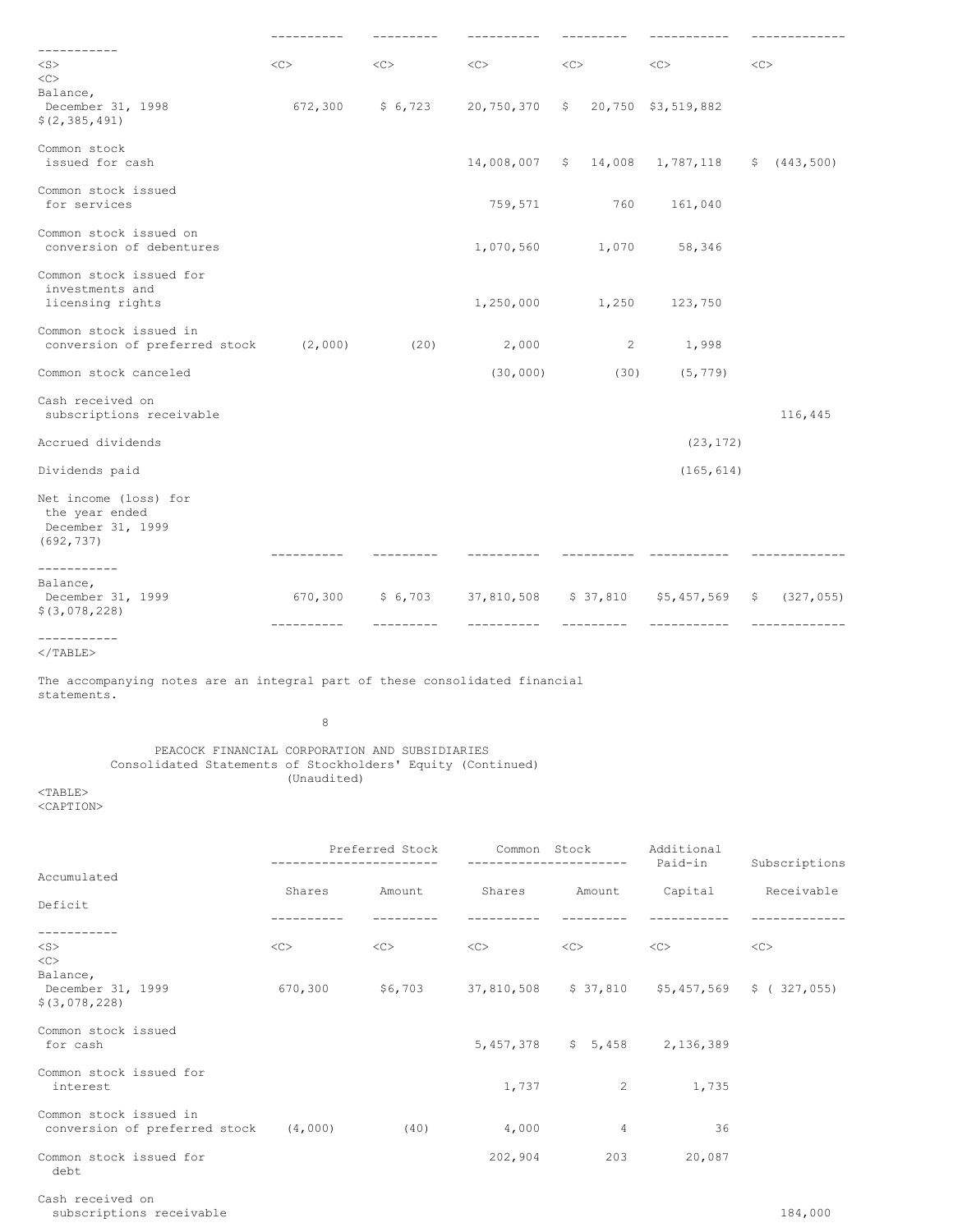Net income (loss) for the period ended March 31, 2000

| March 31, 2000<br>(47, 371)                   |                      |                      |            |           |            |                                                     |
|-----------------------------------------------|----------------------|----------------------|------------|-----------|------------|-----------------------------------------------------|
|                                               | --------             |                      |            |           |            |                                                     |
|                                               |                      |                      |            |           |            |                                                     |
| Balance,<br>March 31, 2000<br>\$(3, 125, 599) | 666,300              | \$6,663              |            |           |            | 43, 476, 527 \$ 43, 477 \$7, 610, 113 \$ (143, 055) |
|                                               | ________<br>________ | _______<br>_________ | __________ | _________ | __________ | ________                                            |
| ___________<br>___________                    |                      |                      |            |           |            |                                                     |

 $<$ /TABLE>

The accompanying notes are an integral part of these consolidated financial statements.

9

# PEACOCK FINANCIAL CORPORATION AND SUBSIDIARIES Consolidated Statements of Cash Flows (Unaudited)

| March 31,<br>2000                                          | March 31,<br>1999                                                                 |
|------------------------------------------------------------|-----------------------------------------------------------------------------------|
|                                                            |                                                                                   |
| S                                                          | $(47, 371)$ \$ 64,430                                                             |
| 7,674<br>(166, 216)                                        | 2,561<br>$--$                                                                     |
| (665, 114)                                                 | 19,899                                                                            |
| (68, 507)<br>128,920<br>(151, 404)                         | $(281, 404)$ $(12, 950)$<br>(6, 600)<br>(7, 817)<br>__________                    |
| (1, 243, 422)<br>-------------                             | (329, 573)<br>-----------                                                         |
|                                                            |                                                                                   |
| (675, 973)<br>$ -$<br>$- -$<br>(105, 885)<br>------------  | (116, 300)<br>1,902<br>1,941<br>__________                                        |
| (781, 858)<br>. <u>.</u>                                   | (112, 457)<br>-----------                                                         |
|                                                            |                                                                                   |
| (233, 093)<br>$ -$<br>(1, 610)<br>2,342,170<br>----------- | $(13, 200)$ $(33, 352)$<br>(42, 650)<br>(76, 645)<br>$--$<br>802,373<br>--------- |
| $$2,094,267$ $$649,726$                                    |                                                                                   |
|                                                            | -----------                                                                       |

# The accompanying notes are an integral part of these consolidated financial statements.

10

### PEACOCK FINANCIAL CORPORATION AND SUBSIDIARIES Consolidated Statements of Cash Flows (Continued) (Unaudited)

|    | March 31,<br>2000 | March 31,<br>1999 |  |
|----|-------------------|-------------------|--|
|    |                   |                   |  |
| S. | 68,987            | 96,076<br>S.      |  |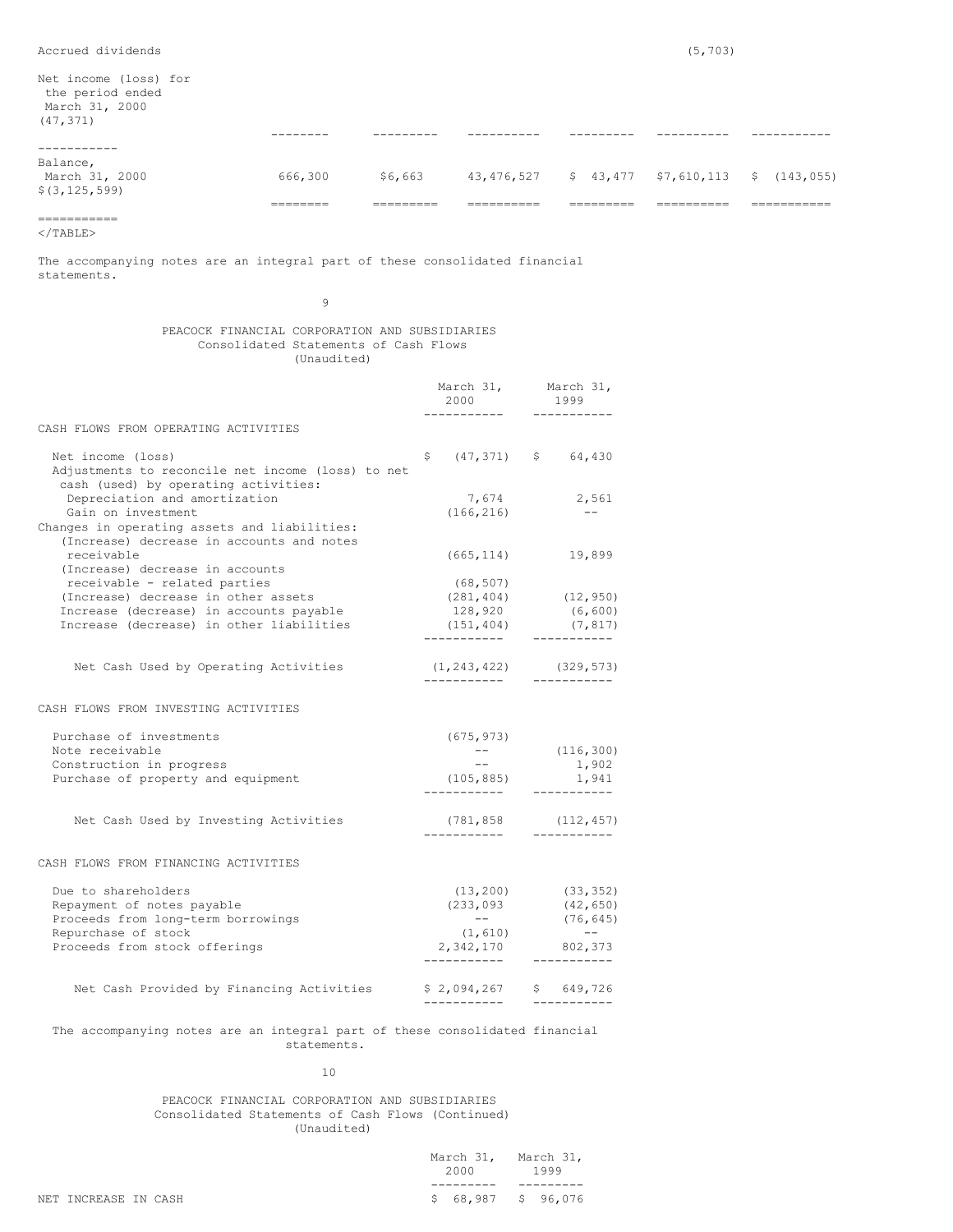| CASH AND CASH EQUIVALENTS AT<br>BEGINNING OF PERIOD                         |         | 190,581 (4,509)                   |          |                            |  |
|-----------------------------------------------------------------------------|---------|-----------------------------------|----------|----------------------------|--|
| CASH AND CASH EQUIVALENTS AT END<br>OF PERIOD                               |         | $$259,568$ $$91,567$<br>_________ |          |                            |  |
| SUPPLEMENTAL DISCLOSURE OF<br>NON-CASH ACTIVITIES                           |         |                                   |          |                            |  |
| Common stock issued on conversion of debentures                             | Ŝ.      | 20,087                            |          |                            |  |
| Common stock issued for services<br>Common stock issued for investments     | \$<br>Ś |                                   | Ş.<br>\$ | 51,565<br>600<br>\$300,000 |  |
| SUPPLEMENTAL DISCLOSURE OF CASH FLOW<br><b>TNFORMATION</b>                  |         |                                   |          |                            |  |
| Interest paid, net of amount capitalized<br>Income taxes paid               | Ś       | \$12,612                          | Š.       | \$13,953                   |  |
| The accompanying notes are an integral part of these consolidated financial |         |                                   |          |                            |  |

11

statements.

# PEACOCK FINANCIAL CORPORATION NOTES TO THE FINANCIAL STATEMENTS MARCH 31, 2000

1. The interim financial statements are prepared pursuant to the requirements for reporting on Form 10-QSB. The December 31, 1999 balance sheet data was derived from audited financial statements but does not include all disclosures required by generally accepted accounting principles. The interim financial statements and notes thereto should be read in conjunction with the financial statements and footnotes thereto included in the Company's report on Form 10-KSB for the year ended December 31, 1999. In the opinion of management, the interim financial statements reflect all adjustments of a normal recurring nature necessary for a fair statement of the results for the interim periods presented.

12

ITEM 2. MANAGEMENT DISCUSSION AND ANALYSIS OF FINANCIAL CONDITION AND RESULTS OF OPERATIONS

This Form 10-QSB contains forward looking statements within the meaning of section 27A of the Securities Act of 1933 and section 21E of the Securities Exchange Act of 1934. The Company's actual results could differ materially from those set forth in the forward looking statements.

#### MANAGEMENT DISCUSSION

Peacock Financial Corporation (Company) is a venture capital fund that makes direct investments in and provides management services to emerging businesses. The Company manages its investments through three wholly owned subsidiaries and intends on expanding its investment portfolio. The Company has in the past, and may again in the future, raise capital specifically for the purpose of making an investment that the Company believes is attractive.

The Company's three wholly owned subsidiaries are Peacock Real Estate Development Corporation, DOTCOM Ventures, LLC. and Peacock Sports, Inc. Each of these subsidiaries manages a portfolio of investments as follows:

Peacock Real Estate Development Corporation - -------------------------------------------

- 1. Riverside Park Apartments The Company formed a limited partnership in June 1992 and acquired two apartment buildings for \$3,350,000 to be repaired, developed and managed. During the year ending 1992, the Company reduced its interest to 1% and has remained a general partner with 1% interest, receiving a property management fee.
- 2. Canyon Shadows Apartments The Company acquired a 120-unit apartment complex in April 1995 for \$875,000. The Company received a \$975,000 loan that converts to a grant from the City of Riverside for the purpose of acquisition and rehabilitation and, in 1996, the Company was awarded \$2,200,000 in Federal Tax Credits for the project. In December 1996, the project was sold to a tax credit partnership in which the Company retains a \$905,000 capital account, as well as a 1% interest as a general partner for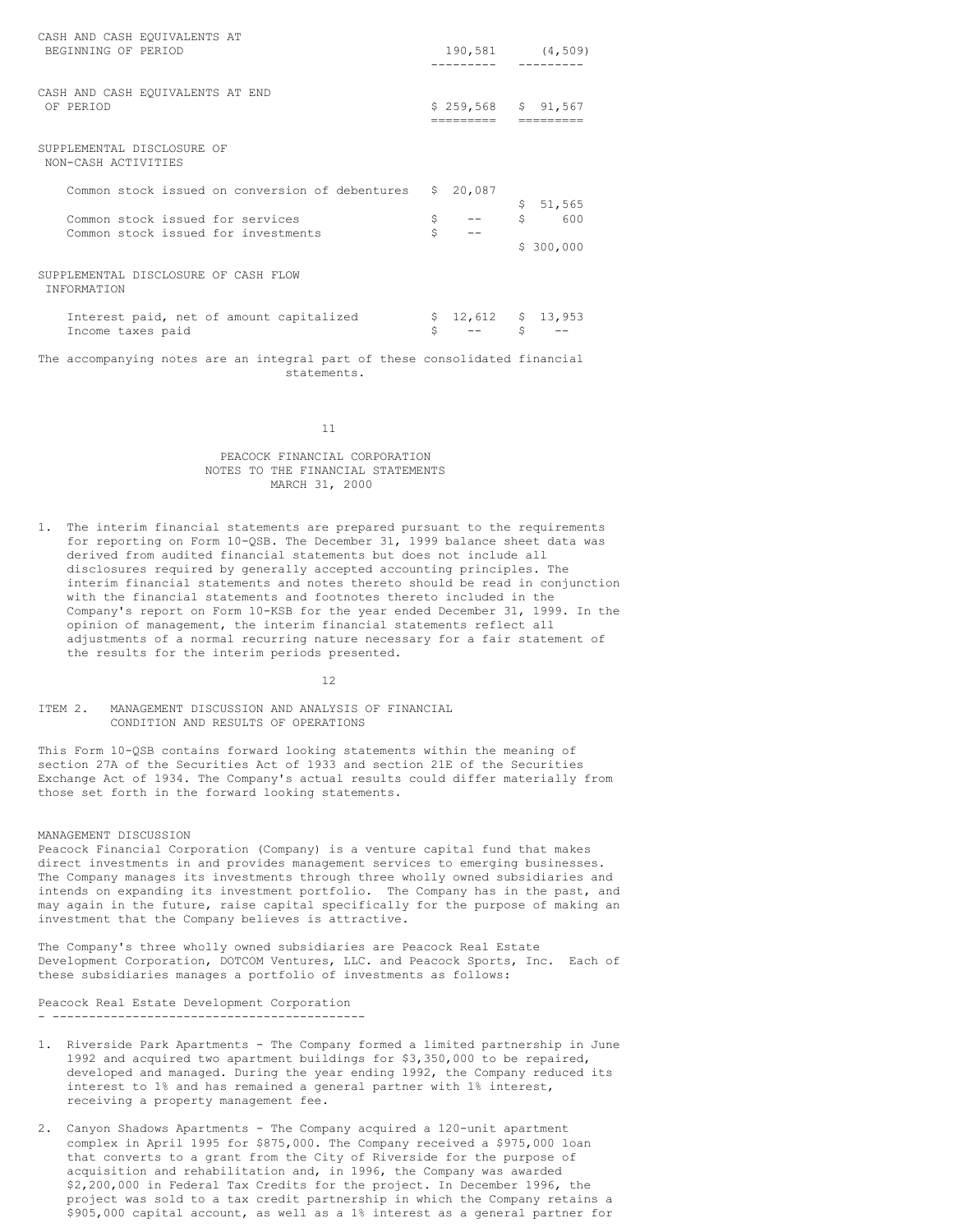which it receives a management fee and 80% of the project cash flow.

- 3. St. Michel Development In 1995, the Company formed a limited liability company to acquire a 63-lot residential subdivision in the San Jacinto Valley. In March 1996, the limited liability company acquired an additional 110-lot subdivision also in the San Jacinto Valley. The Company retains a 50% ownership in the limited liability company and has recently signed a joint venture agreement to build homes on these existing lots.
- 4. Rancho San Jacinto Development In 1987, the Company formed a limited partnership to acquire and develop approximately 500 acres in San Jacinto, California. The partnership currently owns approximately 285 residential lots, 30 acres of commercially zoned property and 11 acres zoned for high density senior apartments all within the master planned community of Rancho San Jacinto. The Company retains a 15% ownership position and has recently entered into certain joint venture agreements to build out these properties.

13

5. Vir-Tek Company - The Company currently owns 49% of Vir-Tek, a minority disabled veteran engineering and contracting firm, formed to take advantage of recently passed federal legislation (H.R. 1568) requiring 3% participation on all programs and projects funded by federal dollars. Vir-Tek provides environmental management, facility and operations management, mapping and information management, engineering services, project management, and waste management. The Company emphasizes teamwork in combination with innovation to design balanced solutions to complex environmental, industrial, and engineering problems. Vir-Tek has served commercial, industrial, and residential construction developers as well as concerns of city, county, and federal agencies.

In addition to receiving contracts in large Civil Engineering projects, Vir-Tek is currently in the bidding process with contracts valued in excess of \$25 million with government agencies.

DOTCOM Ventures, LLC - --------------------

- 1. Solutions Media, Inc. is an Internet and convergence technology firm headquartered in San Diego and an equity holder of SpinRecords.com. SMI researches and develops viable interactive applications for the consumer market. Peacock Financial is a major (800,000) shareholder of SMI. An initial public offering (IPO) is expected in 2000.
- 2. Desert Winds Entertainment Corporation is a traditional entertainment production company that has unique content geared toward the Gen X and Gen Y markets. In December, Peacock Financial entered into an agreement with Desert Winds Entertainment (OTCBB:DESW) to form a digital entertainment division called Desert Digital Network (DESTV.NET) as a first step into the area of digital broadcasting. Peacock invested \$75,000 in convertible debt as \$.20 a share. Peacock has since converted this note into 379,868 free trading shares.
- 3. iNetPartners, Inc. Peacock Financial holds a 51 percent interest in iNetPartners, Inc., which focuses on the development of Internet e-commerce applications for both the net and used automotive markets and is currently developing iNetmotors.com, a regionally based automobile e-commerce Website to provide Internet automobile shoppers easy access to dealer inventories with detailed pictures and prices online within the shoppers' immediate area. More than 80 percent of pre-owned and new vehicles are purchased within 20 to 35 miles of where the buyer lives or works, and 90 percent of all buyers want to inspect and test-drive the vehicle before purchase.
- 4. 1st Miracle Group, Inc. The Company invested \$300,000 in convertible debt financing and subsequently converted its investment into free trading shares at \$.01 per share. 1st Miracle Group, Inc. (OTCBB:MVEE) is a Canadian based movie production company with 5 films currently in distribution and several new films in production. The Company also expects to enter into a consulting contract with 1st Miracle Group to expand its internet capabilities.

14

Peacock Sports, Inc. - --------------------

- 1. San Diego Soccer Development Corporation The Company currently owns approximately 1,500,000 shares of SDSDC, the only publicly traded soccer franchise in the United States. Besides SDSDC's ownership of the San Diego Flash, an A-League franchise, and the Riverside Elite, a D-3 League franchise, the long term strategy will be to acquire Peacock's other two A-League franchises in Orange County and the Bay Area, to become a soccer holding company with multiple franchises including a professional farm system, a soccer academy and soccer specific stadiums.
- 2. Orange County Soccer Development Corporation The Company owns 85% of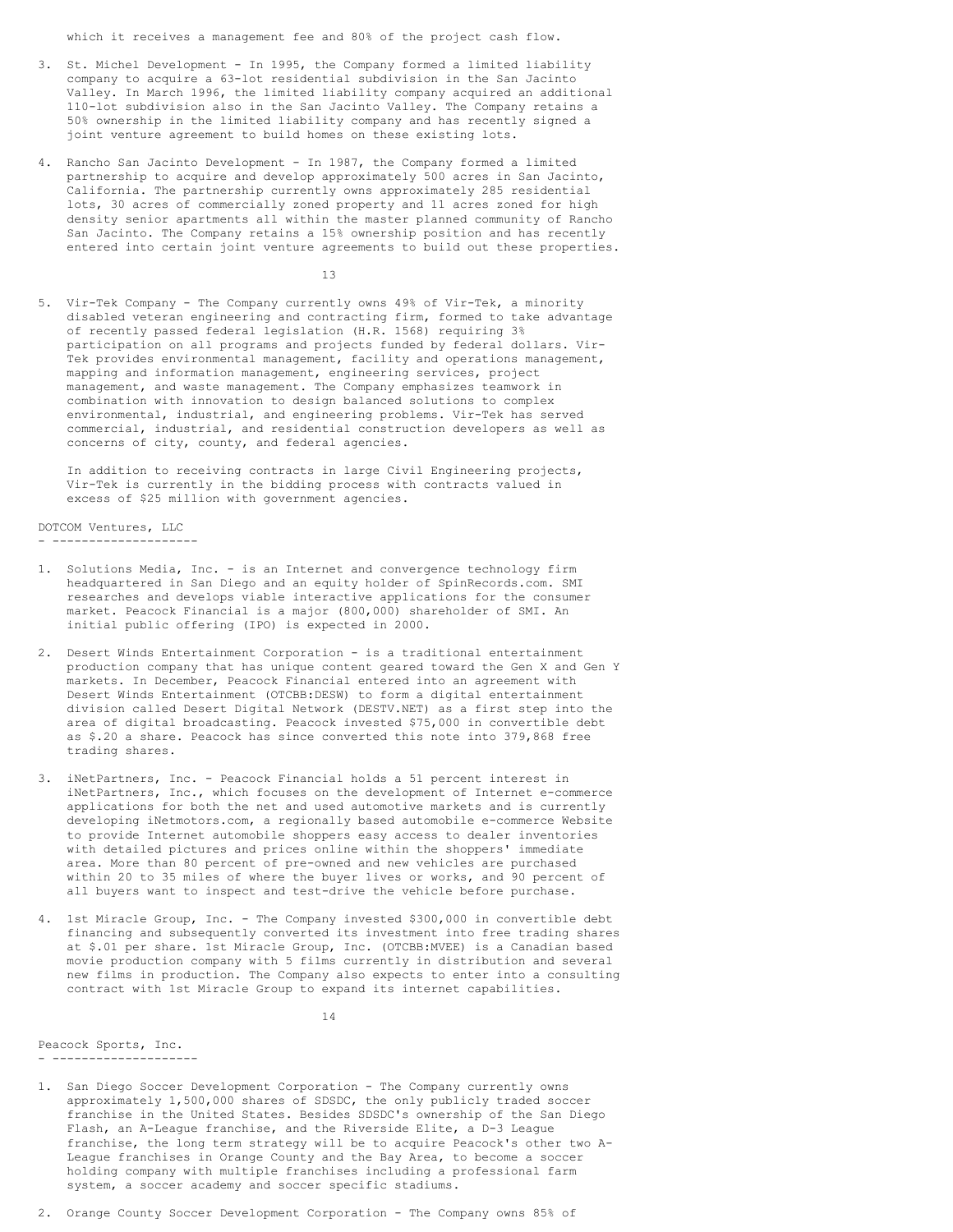OCSDC, the A-League soccer franchise known as the Orange County Waves. The Company is currently working to structure a term sheet to sell the franchise to San Diego Soccer Development Corporation for cash and stock.

- 3. Bay Area Soccer Development Corporation The Company owns 85% of BASDC, the A-League soccer franchise known as the Bay Area Seals. The Company is currently working to structure at term sheet to sell the franchise to San Diego Soccer Development Corporation for cash and stock.
- 4. Las Vegas Soccer Development Corporation Peacock Financial is a 25% equity founding shareholder in the LVSDC (the Strikers), which was established to acquire an A-League soccer sports franchise for the Las Vegas market. As a founding shareholder, Peacock Financial's position represents 1,020,000 shares and the Company will play a major role in raising initial capital.

ANALYSIS OF FINANCIAL CONDITION The first quarter of 2000 marks the emergence of the Company as a true venture capital fund, registered with the SEC as a Business Development Corporation.

The Company's auditors removed the "Going Concern" statement in their 1999 audited financial statement which is a statement of objective confidence regarding the Company's current structure and capital position.

Management believes that the key to a successful "Fund" is the ability to produce ongoing revenues and profits from operating subsidiaries which will allow for an orderly due diligence process when investing in start up or emerging growth companies.

The Company has subsequently formed three operating subsidiaries which are strategically positioned to produce both revenue and profits. These subsidiaries contain key management personnel and have niche opportunities which have matured to the point of producing cash flow and bottom line profits to the Company.

Certain of the Company's investments are expected to mature in the year 2000 which should produce substantial returns and increase shareholder net worth. The Company will continue to actively seek emerging growth opportunities that meet its stated investment criteria and will continue its capital raising efforts to fund these carefully selected investment opportunities.

15

RESULTS OF OPERATIONS - THREE MONTHS ENDED MARCH 31, 2000, COMPARED TO THE THREE MONTHS ENDED MARCH 31, 1999.

The Company is a registered Business Development Corporation under the Investment Act of 1940. As such, the Company acts as a holding company for the purpose of raising capital and investing in real estate and into emerging growth companies that meet certain investment criteria which includes the possibility of taking the targeted company public at a later stage.

In the first quarter, the Company raised over \$2.1 million in capital, which was used for working capital, debt reduction and investments. Its primary investments were in the purchase of the Bay Area Seals and the Orange County Waves. Additionally, the Company provided a convertible debenture loan to 1st Miracle Group, Inc. and an operating credit line loan to San Diego Soccer Development Corporation.

The Company expects to raise additional capital for its real estate operations in the San Jacinto Valley, (California) where a \$3 billion recreational reservoir is nearing completion and to continue to seek out investment opportunities in high tech emerging growth companies.

REVENUES. Revenues for the three months ended March 31, 2000, increased by \$474,266 or 71% to \$674,859 from \$200,593 for the three months ended March 31, 1999. This increase resulted from fees charged for investment banking services as well as an increased gain from the sale of investments.

EXPENSES. Total expenses for the three months ended March 31, 2000, increased by \$537,808 or 77% to \$706,144 from \$168,336 for the three months ended March 31, 1999. General and administrative expenses for the three months ended March 31, 2000, increased by \$532,695 or 77% to \$698,470 from \$165,775 for the three months March 31, 1999. These increases resulted from the administrative and operating costs associated with consolidating the financial statements of the portfolio companies in which the Company has a majority or greater interest.

CHANGES IN FINANCIAL CONDITION, LIQUIDITY AND CAPITAL RESOURCE.

For the three months ended March 31, 2000, the Company funded its operations and capital requirements partially with its own working capital and partially with proceeds from stock offerings. As of March 31, 2000, the Company had cash of \$259,568.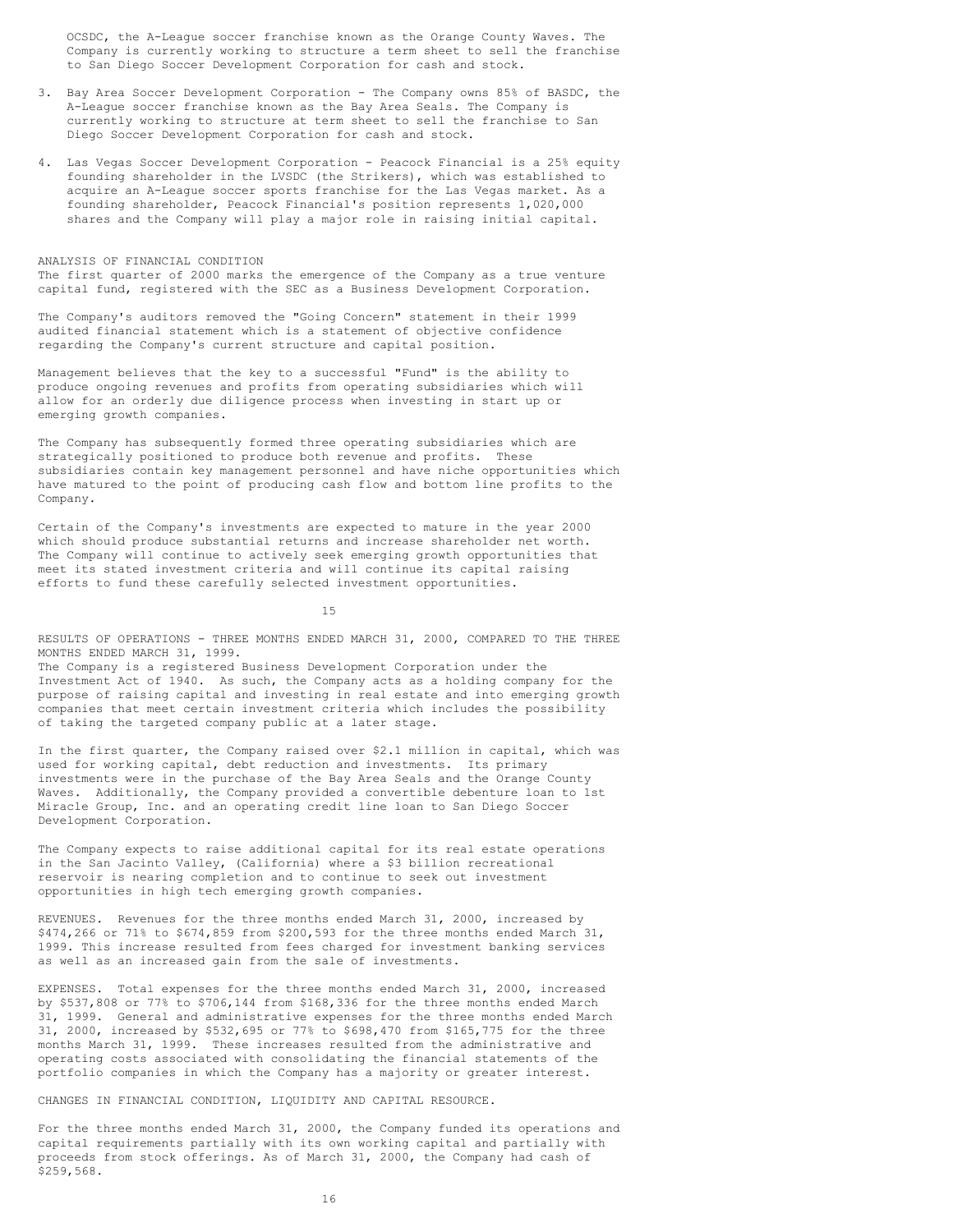Pursuant to the requirements of the Securities Exchange Act of 1934, the registrant has duly caused this report to be signed on its behalf by the undersigned thereunto duly authorized.

PEACOCK FINANCIAL CORPORATION

May 15, 2000 /s/ Steven R. Peacock ------------ ----------------------- Steven R. Peacock President

May 15, 2000 /s/ Lisa L. Martinez - ------------ ---------------------- Lisa L. Martinez Corporate Secretary

17